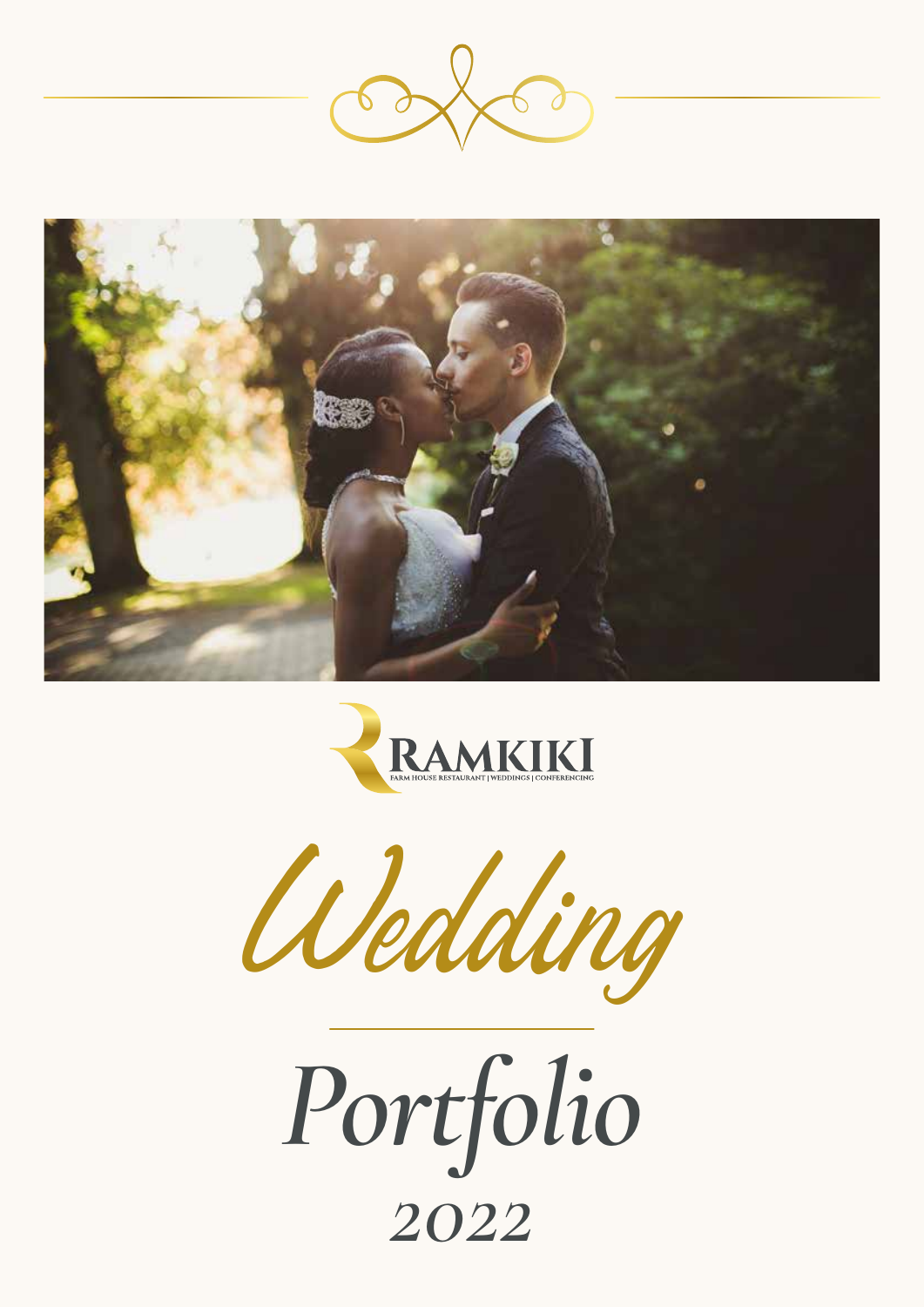



# Dear Bridal Couple

Whether you dream of a big wedding or an intimate ceremony, your dreams will come true at Ramkiki. Say 'I do' in our picture perfect country setting, with various backdrops to create your enchanted memories. We invite you to come and experience the tranquillity of Ramkiki and allow us to assist you in making your wedding day a dream come true.

Make an appointment at a time convenient to you and we will be just too excited to show you around our property.

#### Discover Ramkiki

Ramkiki is the perfect setting for special occasions and events. Be welcomed as you walk amongst the willow trees on a bridge that crosses the Wilge River, which naturally runs through our property. Enjoy our magnificent manicured gardens and select one of our multiple venues that allow for any function of any size.

Diversity and tranquillity best describe our beautiful piece of nature in the heart of suburbia.

#### Reasons to book at Ramkiki

- Easy accessible from all major roads and highways.
- A mere 15 min away from Laseria International Airport.
- Our diverse venues offer the perfect setting for your dream wedding with multiple gardens and tranquil setting for photos.
- A traditional Chapel and outdoor spaces allows for the perfect ceremony option.
- Perfectly situated amongst nature offering a mystical and enchanting atmosphere.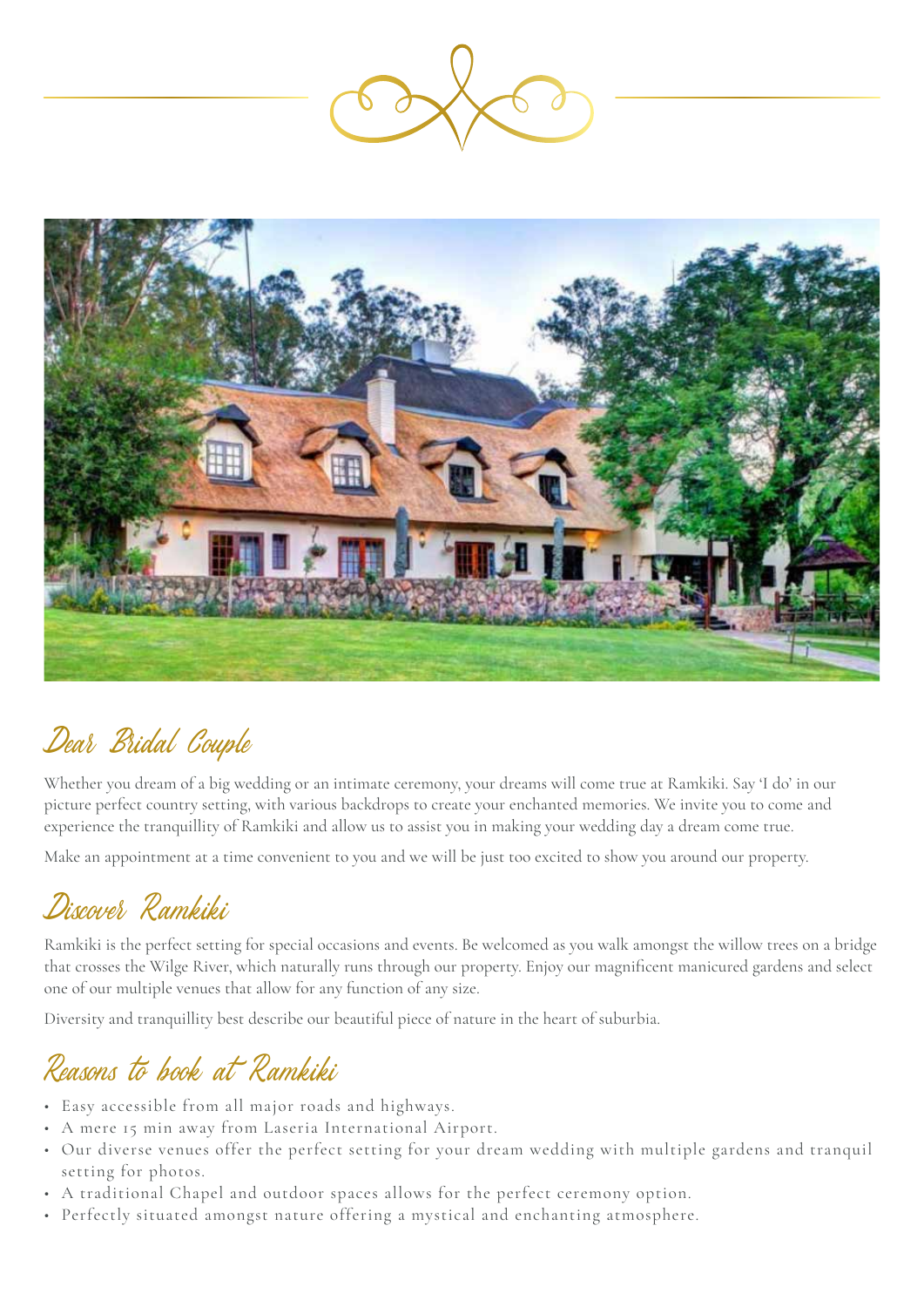



- Our three commercial kitchens easily accommodate the demands weekend lunches and dinners, weddings and large events.
- Stay the night in any one of our 25 rooms with a romantic Honeymoon suite on offer for the bridal couple.
- Personalised and professional service and dedicated coordinators on hand.
- Delicious and reputable food, with menus tailored for any occasions.
- Our secure parking area can accommodate 300 cars and includes patrolling guards.

Book your enchanting wedding with us today and experience our excellent service where all you need to do is say 'I Do'.

# Wedding Venues And Rates

#### **RAMKIKI CHAPEL (Ceremony)**

Creating a traditional, but whimsical atmosphere, our Ramkiki chapel is the perfect venue to confirm your nuptials. Surrounded by nature and situated next to a trickling river, you and your guests will feel tranquillity.

R8000 per day – for any day in 2022

#### **WILGE HALL (Reception)**

With a view over the trickling river and a features synonymous with a country feel, our Wilge Hall is the perfect setting to host your wedding reception in.

R15000 per day – for any day in 2022

Ask us about our intimate and outdoor wedding options for a wedding that breaks some of the traditional standards.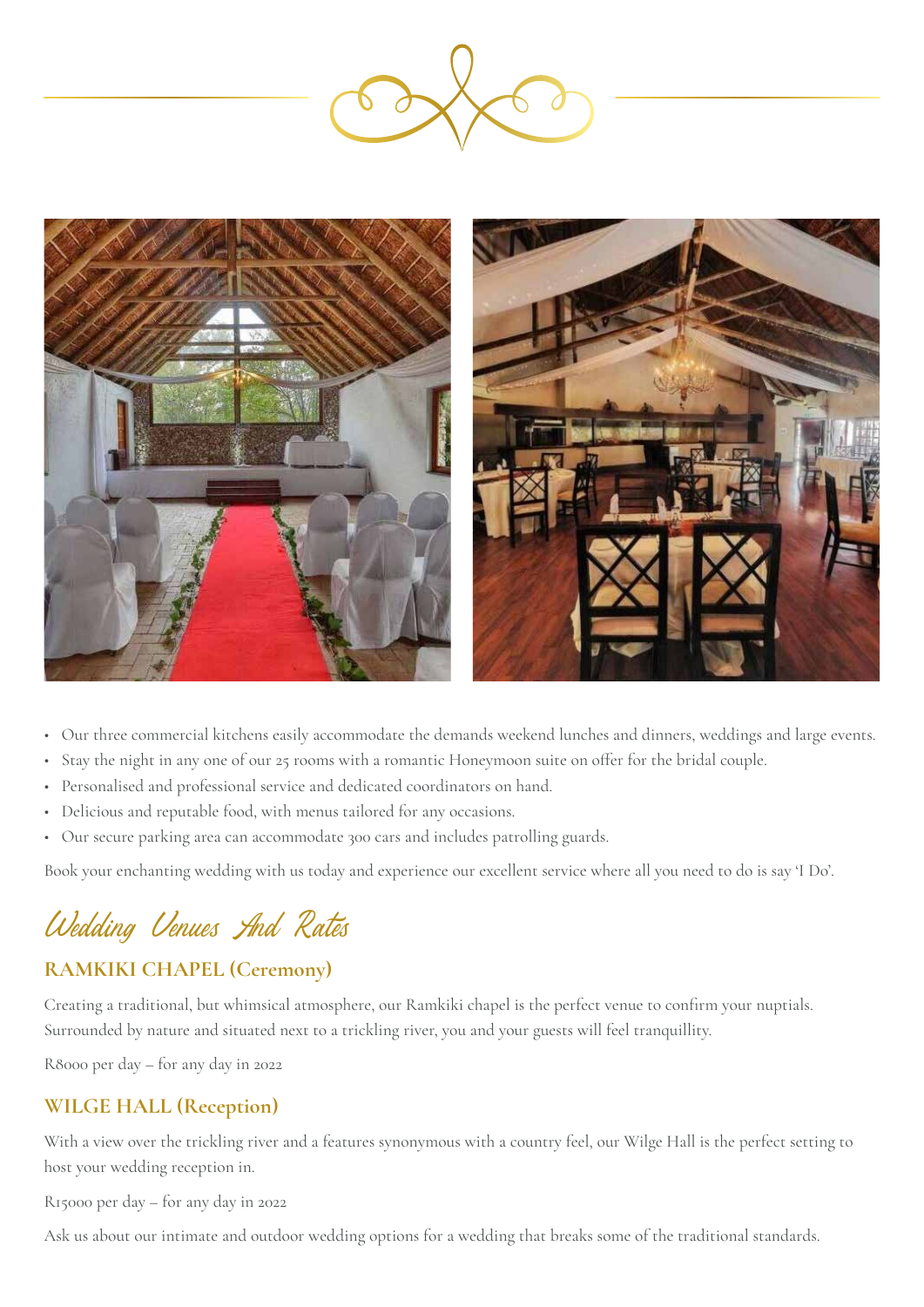



Accommodation

We offer 25 luxurious rooms, featuring:

A premium twin or double size bed, en suite bathroom with bath and/or shower, branded amenities, coffee station, TV with DSTV, complimentary Wi-Fi. 24-hour security and free parking is available, as well as laundry service at a minimal charge.

Our pricing is very competitive with packaged deals for larger functions where accommodation is required for the event. A Full English Breakfast is included in all of our Accommodation rates.

ACCOMMODATION Consist of 13 standard rooms and 12 luxury suites.

| <b>Room</b> Type | <b>Rooms</b> |
|------------------|--------------|
| Standard Room    | 14           |
| Luxury Room      | 9            |
| Family Room      | 2            |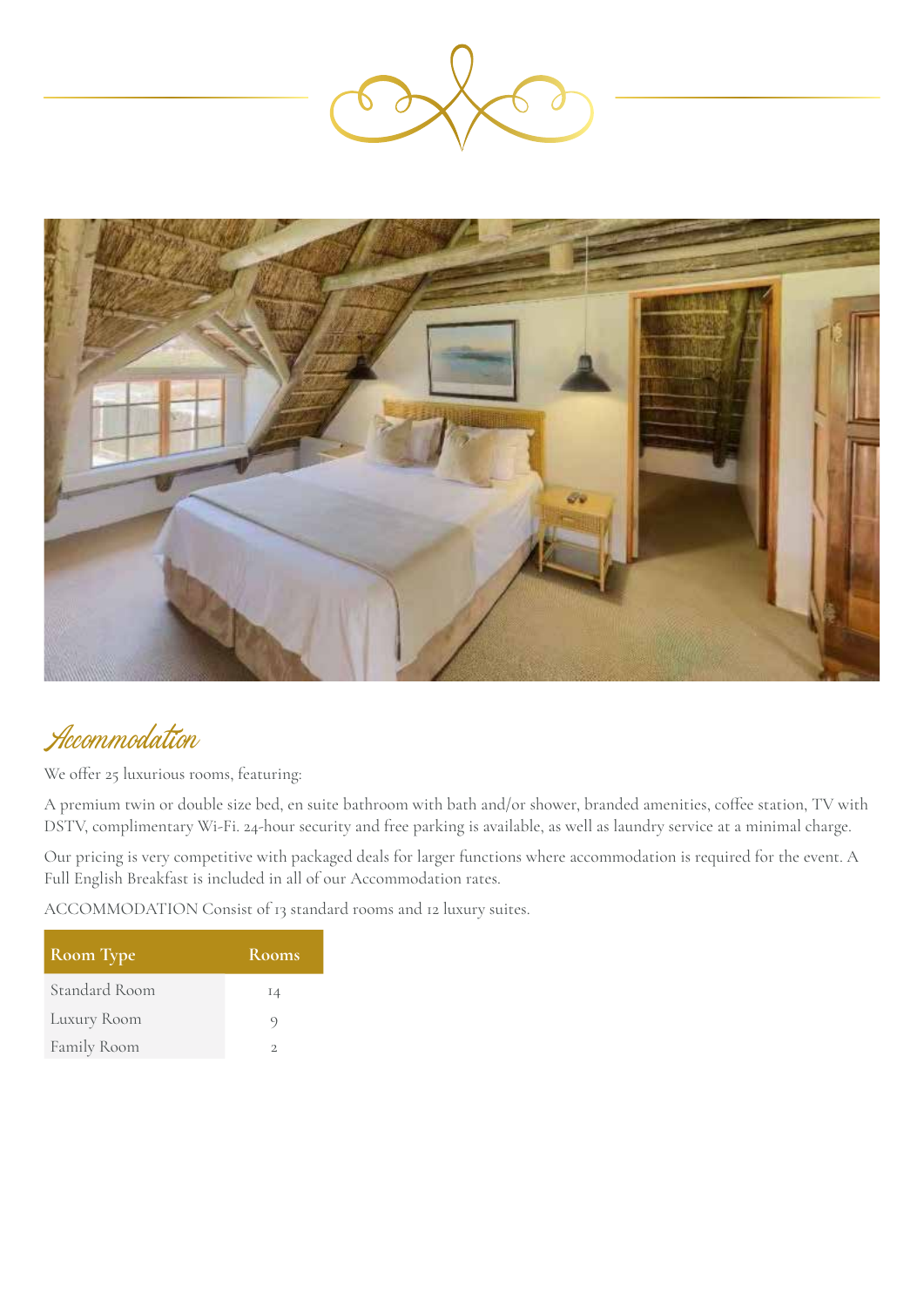



#### **BRIDAL/LUXURY ROOM:**

Double Bed with Full en-suite, Tea/Coffee Station, TV with DStv.

#### **Amenities**

- Wireless internet connection
- Full en-suite Bath and Shower
- Coffee / Tea Station
- Colour Television
- Maid service
- DSTV / Satellite television
- Desk Terrace
- Non-smoking

#### **STANDARD ROOM:**

Two Single Beds with Full en-suite, Tea/Coffee Station, TV with DStv. **Amenities**

- Wireless internet connection
- Full en-suite Bath and Shower
- Coffee / Tea Station
- Colour Television
- Maid service
- DSTV / Satellite television
- Desk Terrace
- Non-smoking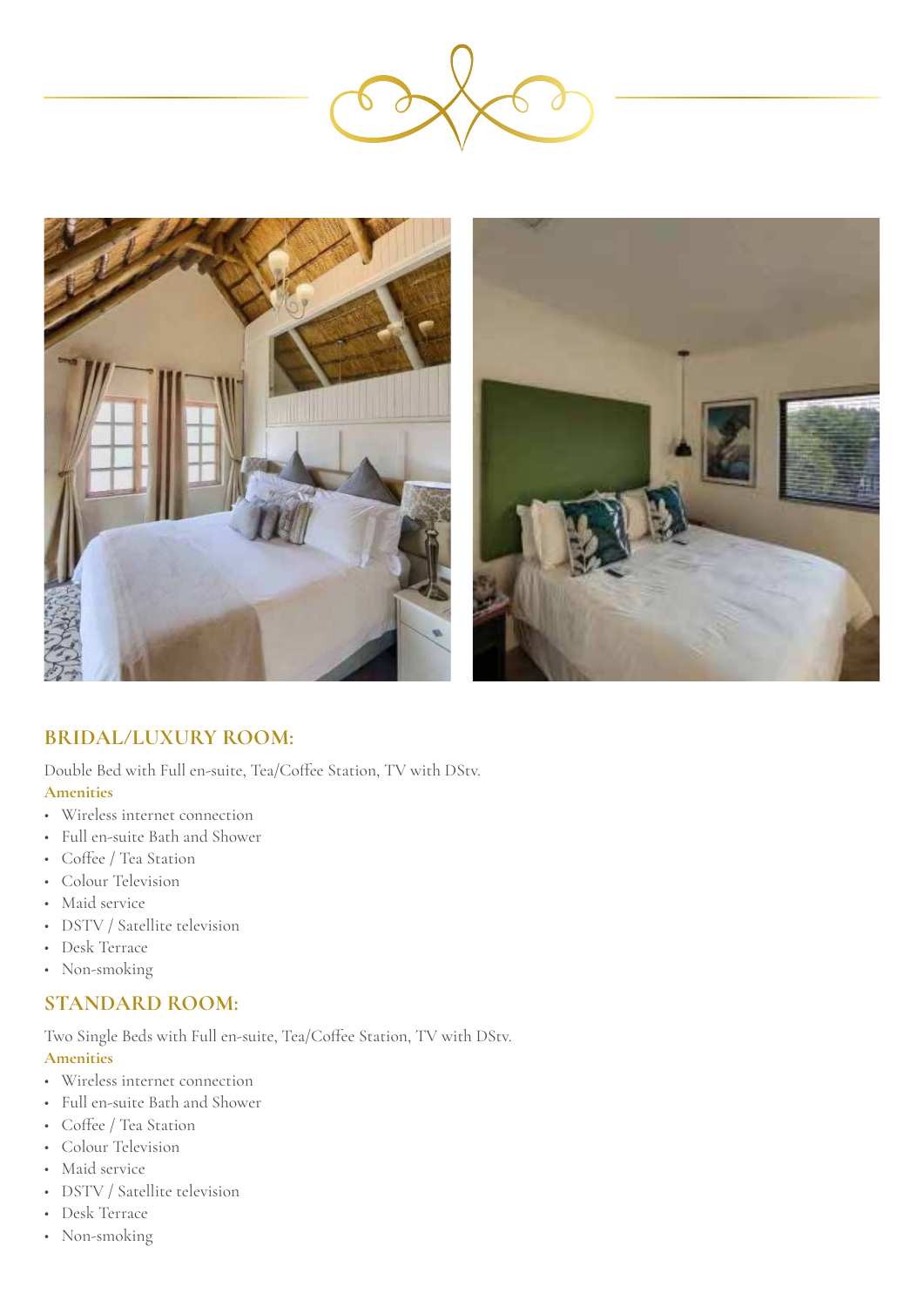



### Ramkiki Spa

Be pampered to perfection for your big day – ask us about our Spa options and availability.

#### **Additional Activities**

Dining - Ramkiki Restaurant and Bar offer ideal options for the bridal parties to relax and wine-down the night before the wedding. Children - A dedicated kiddies play area makes Ramkiki the perfect child-friendly wedding option.

#### Stay for the weekend – with various venues to move around, Ramkiki can turn your wedding celebration into a weekend event.

### General Rules for Exhibitions, Conferences & Banquets

- All Exhibition stands or equipment must be of a free-standing nature.
- No pins, screws, nails or staples are allowed to be put into venue walls, doors, partitions
- No double-sided tape or stickers are allowed on tiled / painted surfaces.
- No paintwork may take place in any of the venues.
- No plug points, light sockets or distribution boards may be tampered with in any way.
- Clients will be held responsible for any damage caused to the allocated venue, furniture, utensils and equipment therein.
- By any act or omission of the customer/exhibitor or guests/ employees of the customer.
- No Food or Beverages may be brought onto the property.
- Ramkiki Country estate will not be held responsible for any items lost or damaged before, during or after your function.
- Ramkiki Country estate will not be held responsible for the safekeeping of Decor/AV Equipment delivered to the hotel by outsourced companies.
- Should you require storage of any items, a surcharge for a storeroom will apply. Kindly advise your suppliers that all Decor, AV Equipment & Staging has to be removed directly after your function. Should they fail to collect their items, a storage fee will be levied at a flat rate of R2000 per day.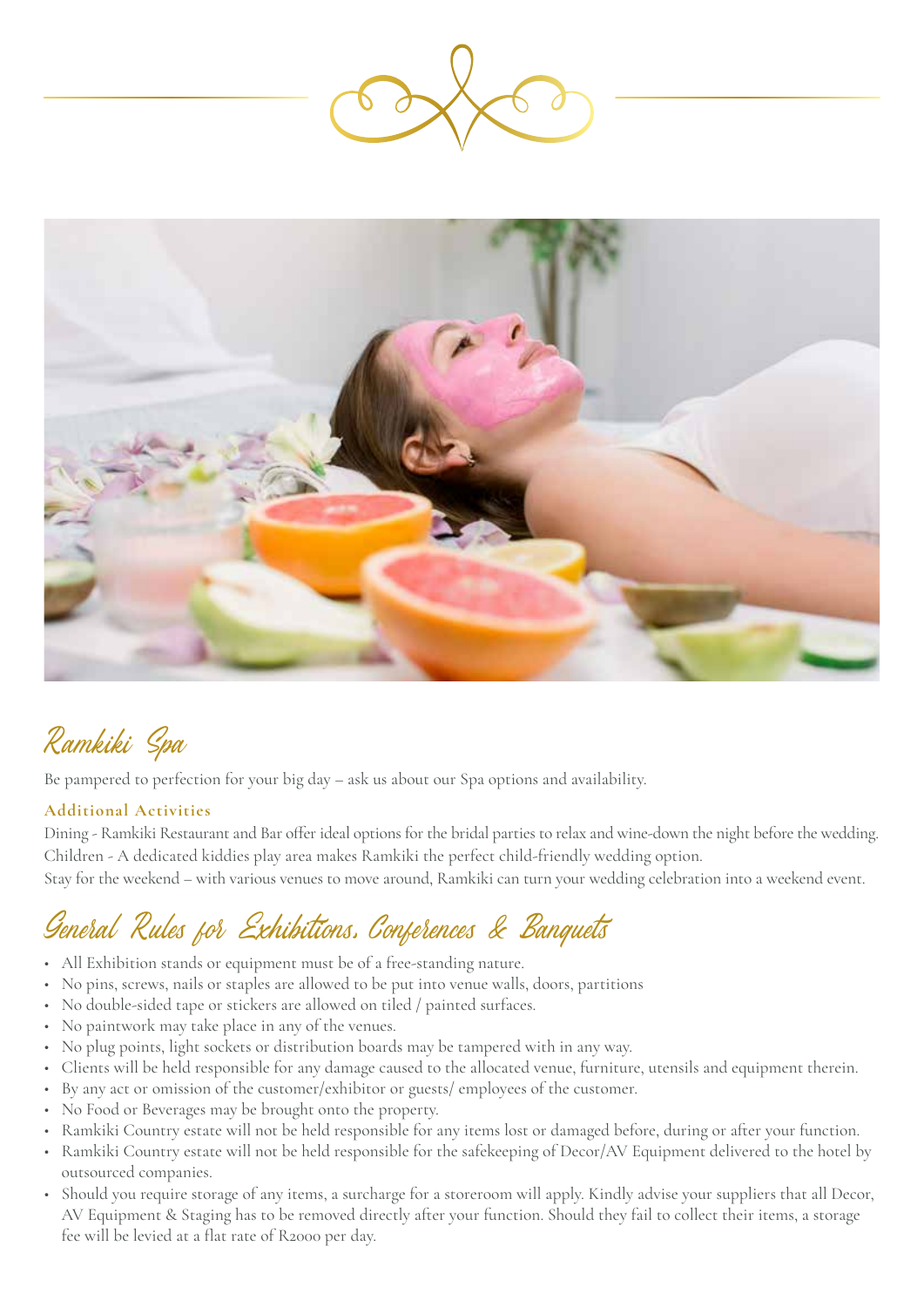



- Ramkiki Country estate will charge a 15% handling fee to Third Party Contractor quotations to cover our internal cost and bank charges. This means that if you have a supplier (Decor, etc.) and wish to pay one account only, we can include their cost in your final Ramkiki Country estate invoice including the 15% handling fee - kindly note that Ramkiki Country estate will only make payment to Third Party suppliers once we have received full payment.
- All suppliers have to comply with the South African Health & Safety Act and must be able to supply the Hotel with the necessary documents on request.
- No items / equipment / structure of any nature may be suspended from any part of the ceiling, light fitting or chandelier without authorization from the Operations manager.
- All deliveries relating to your Conference / Banquet must be addressed to the Events coordinator and must clearly reflect Ramkiki Country estate and the name of your function. All deliveries also to reflect a contact Name and Number for your company or the person that booked the function.
- Ramkiki Country estate does not have adaptors, extension cords or multi plugs to supply. Limited AV Equipment is supplied by Ramkiki Country estate and additional charges will apply accordingly.

### Surcharge Applicable to Packages and Rates

- In the event of the Day Conference continuing after 18:00pm, a surcharge of R1 800.00  $*$  per hour will be levied for Venue Hire
- Tea & Coffee Service when applicable to a Set Menu (Lunch or Dinner) is R40.00\* per person.
- Halaal Meal: R350\* per person (per meal)
- Kosher Meal: R450\* per person (per meal)
- Child Policy Age 0 5 years: No charge
- Age 6 12 years: 50% of the Menu Price per child
- Age 12 years+: 100% of the Menu Price per child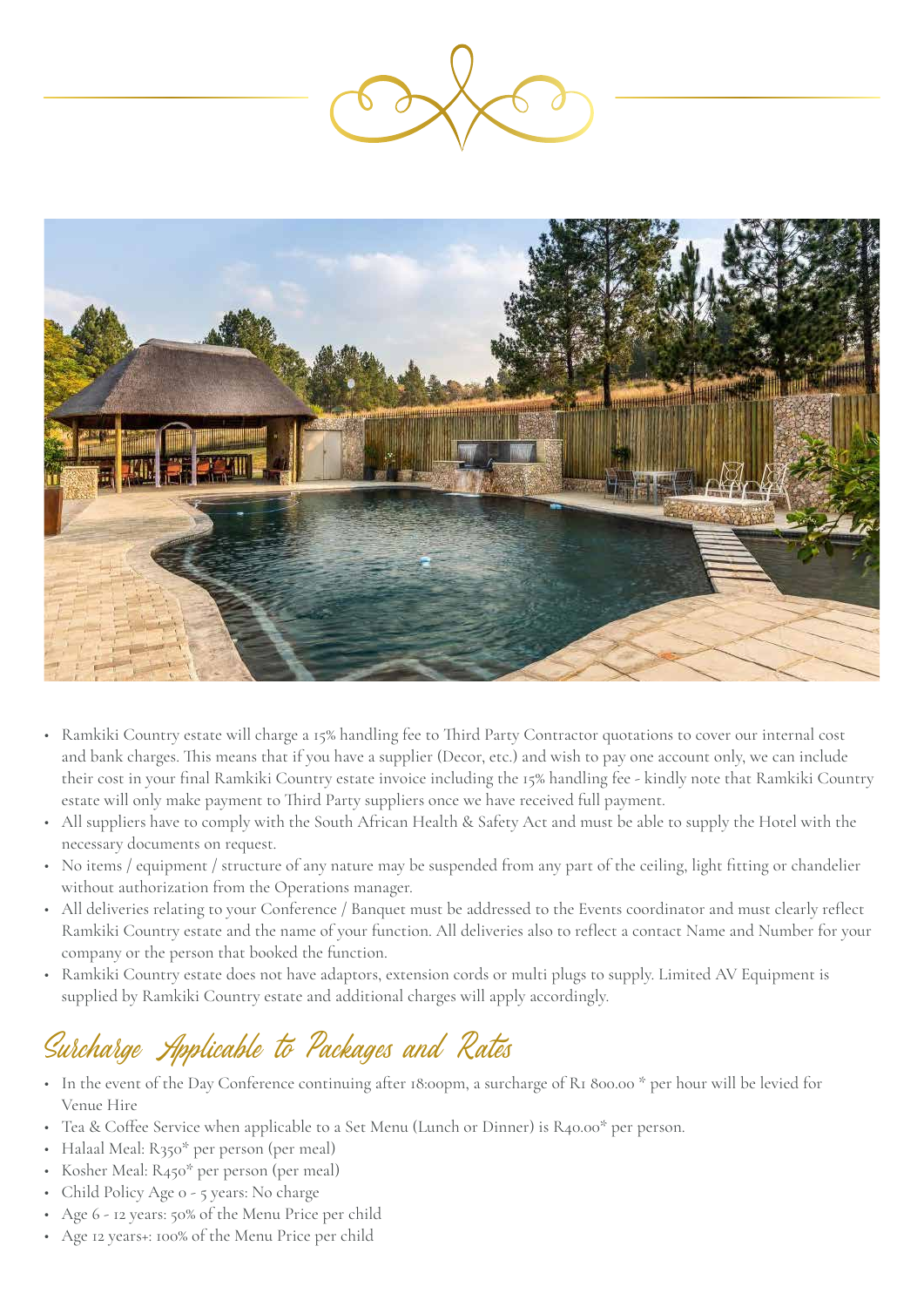



- Should you wish to utilize the venue 1 day prior to your function taking place, the cost will be the full venue hire of that said venue, in order to guarantee the venue available and this will be subject to availability.
- Ramkiki Country estate cannot guarantee early arrivals on the day for accommodation, because guest checkout time is at 10h00am.Should you need your room for an early arrival, you will have to book your accommodation room from the day prior to guarantee early arrival and the rate will be R800.00 per room.

### Surcharges applicable to packages and rates subject to change **Su***rcharges appucable to packages and***<br>without pliol notice** for a Breakfast, Lunch or dinner.

- Banquet you have exclusive use of the venue for 8 Hours, thereafter a surcharge of R1 800\* per hour will apply.
- For a Weddings you have exclusive use of the Chapel and Reception venue for 8 Hours thereafter a Surcharge of R1 800,00 per hour will be levied till midnight and in the event of your function continuing after midnight, a surcharge of R5000,00 per hour will be levied until 02:00am.
- Should a Special Meal be required, Ramkiki Country estate needs to be notified at least 72 hours prior to arrival and a surcharge will apply.
- Kindly note that we do not allow for breaking of plates or burning of liquor on the venue Floor surface. The client will be held responsible for any damage
- Any changes to the structural set up of the function room on the day of the Function / Conference will incur a cost of R1 500\* for a Conference Venue and R3 500\* for a Banquet Venue

In the event of an Exhibition, Ramkiki Country estate will supply 1 x Trestle Table & 2 x Banqueting Chairs per stand. Any additional tables will be charged at R40\* per table per day. Power Points per stand are levied at R50 per point per day.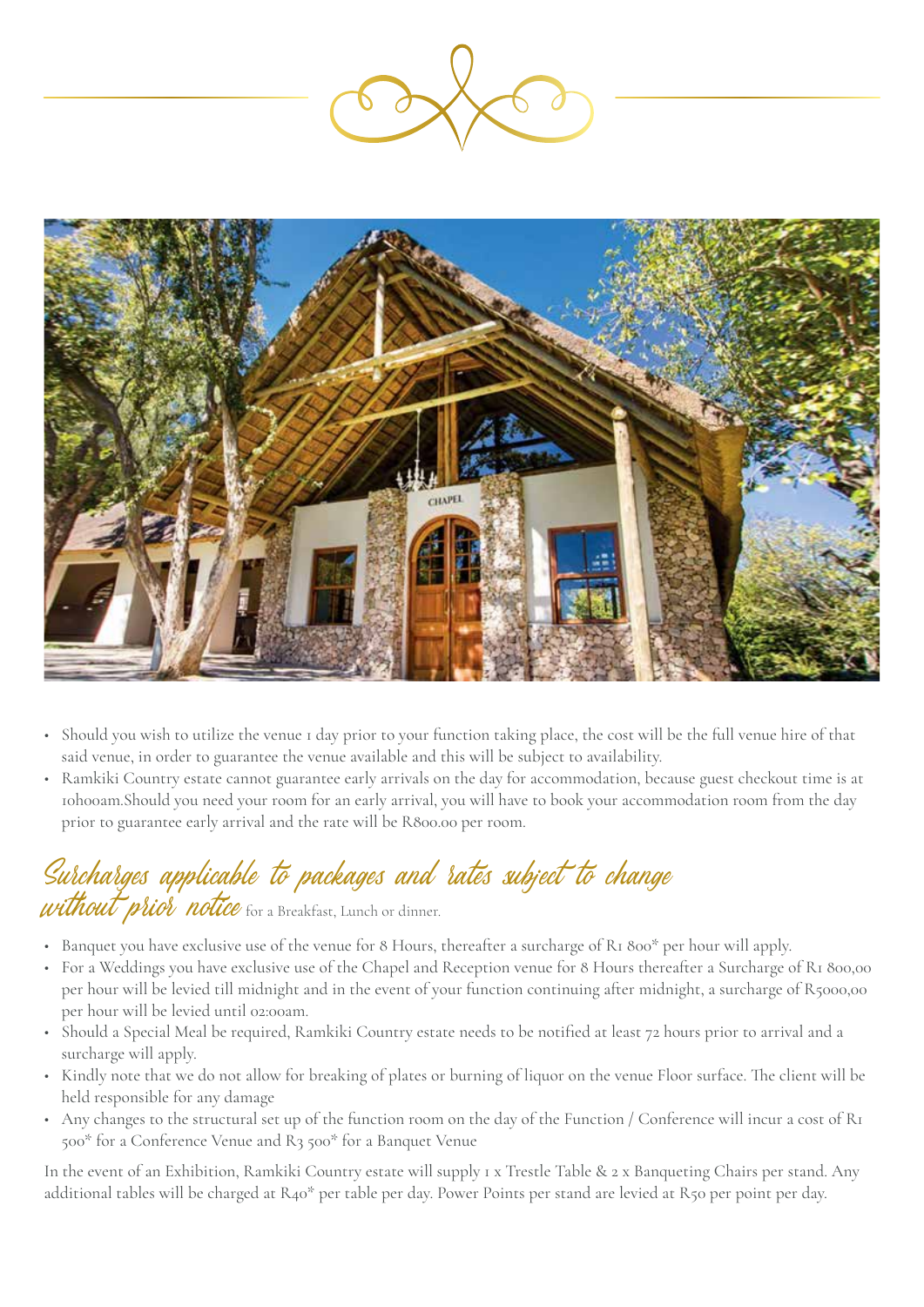



# Cancellation / Postponement Policy

Should your Conference / Function / Accommodation be Cancelled or Postponed, the following conditions will apply:

- Cancellation 35 Days prior to arrival: 25% of the TOTAL value of the Invoice
- Cancellation 30 Days prior to arrival: 50% of the TOTAL value of the Invoice
- Postponement 35 Days prior to arrival: 25% of the TOTAL value of the Invoice
- Postponement 30 Days prior to arrival: 50% of the TOTAL value of the Invoice
- Postponement 36 50 Days prior to arrival: 30% of the TOTAL value of the Invoice

And only valid for 6 months from the date notified of postponement

#### Policy pertaining to all conference venues & accommodation cancellation / postponement policy

- We do however wish to point out that it is our intention to resell the venue. Should we be successful in doing so, no cancellation fee will apply.
- Postponement Fees will be levied on the condition that a NEW BOOKING & CONTRACT is signed, failing that, Cancellation Fees will apply.

# Policy pertaining to all banquet venues

- We do however wish to point out that it is our intention to resell the venue. Should we be successful in doing so, no cancellation fee will apply.
- Postponement Fees will be levied on the condition that a NEW BOOKING & CONTRACT is signed, failing that, Cancellation Fees will apply.